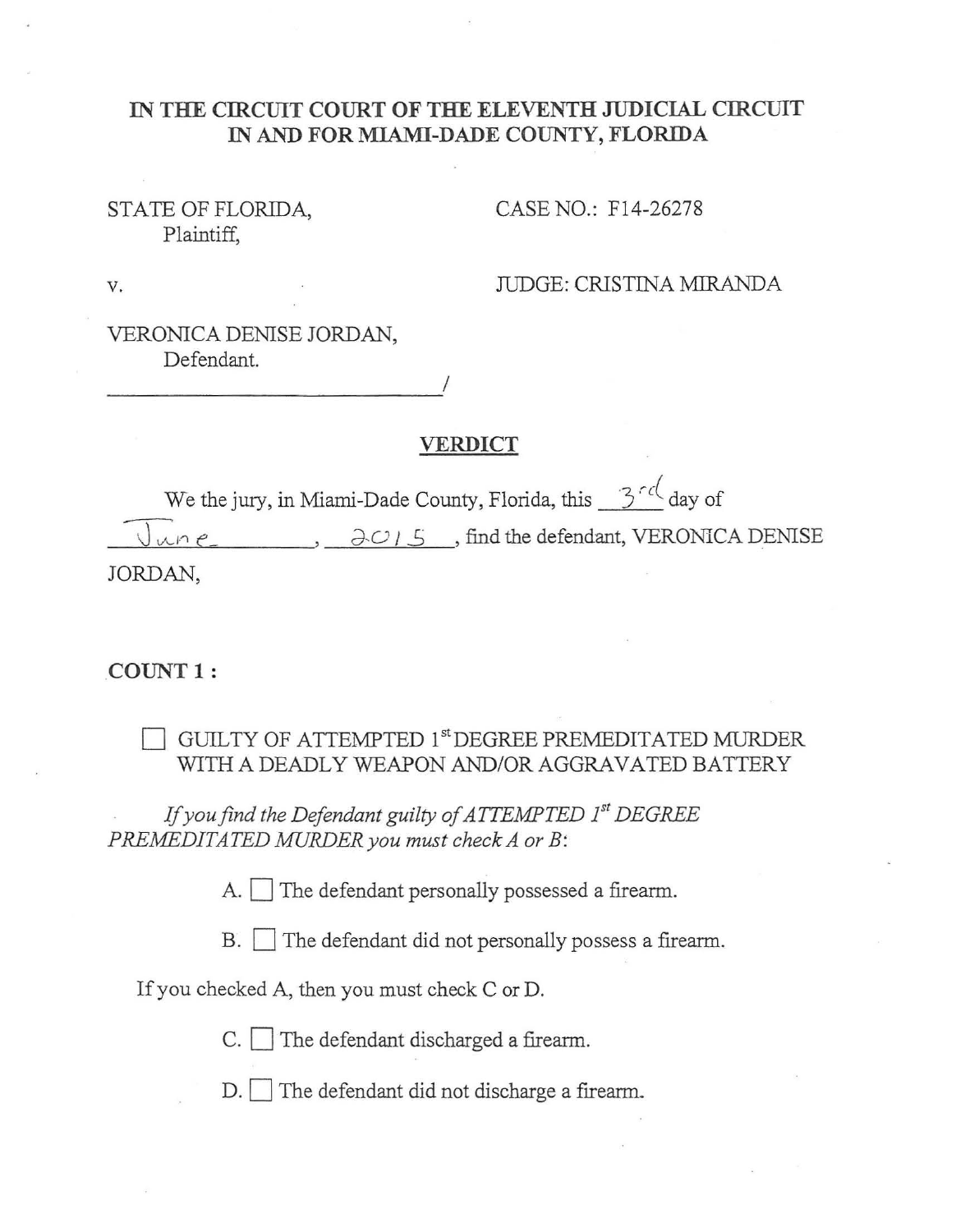If you checked C, then you must check E or F.

- $E.$  The defendant discharged a firearm causing great bodily harm to CLINTON COLEMAN.
- $F.$  The defendant did not discharge a firearm causing great bodily harm to CLINTON COLEMAN.

GUILTY OF ATTEMPTED 2<sup>nd</sup> DEGREE MURDER *(as a lesser included offense)* 

> If you find the Defendant-guilty of ATTEMPTED 2<sup>nd</sup> DEGREE *MURDER you must check A orB:*

> > A. The defendant personally possessed a firearm.

B. The defendant did not personally possess a firearm.

If you checked A, then you must check C or D.

 $C.$  The defendant discharged a firearm.

D. The defendant did not discharge a firearm.

If you checked C, you must check E or F.

- $E.$  The defendant discharged a firearm causing great bodily harm to CLINTON COLEMAN.
- F. The defendant did not discharge a firearm causing great bodily harm to CLINTON COLEMAN.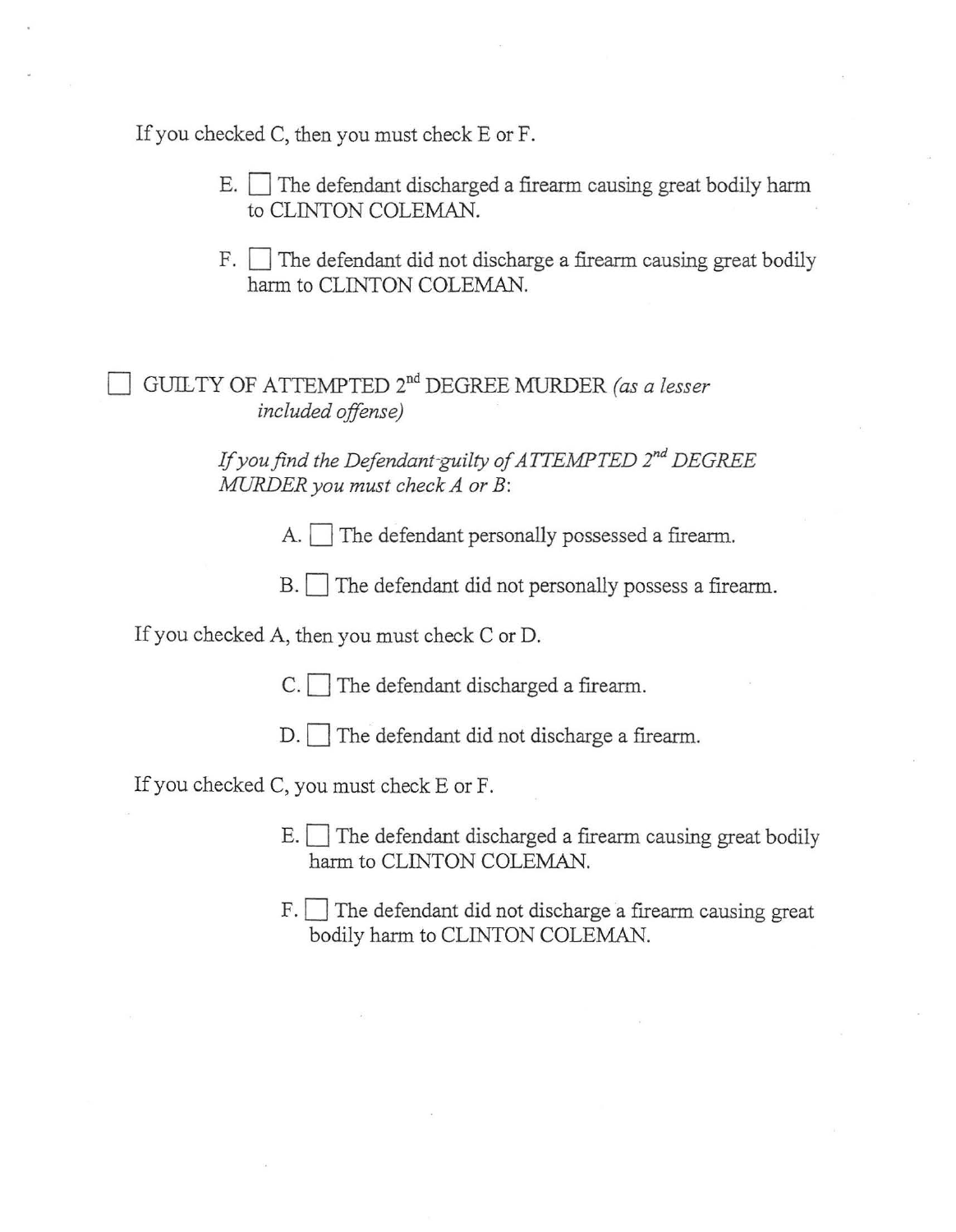# 0 GUILTY OF AGGRAVATED BATTERY *(as a lesser included offense)*

If *you find the Defendant guilty of AGGRAVATED BATTERY you*  must check A or B:

A. The defendant personally possessed a firearm.

B. The defendant did not personally possess a firearm.

If you checked A, then you must check C or D.

 $C.$  The defendant discharged a firearm.

 $D.$  The defendant did not discharge a firearm.

If you checked C, you must check E or F.

- $E.$  The defendant discharged a firearm causing great bodily harm to CLINTON COLEMAN.
- F. The defendant did not discharge a firearm causing great bodily harm to CLINTON COLEMAN.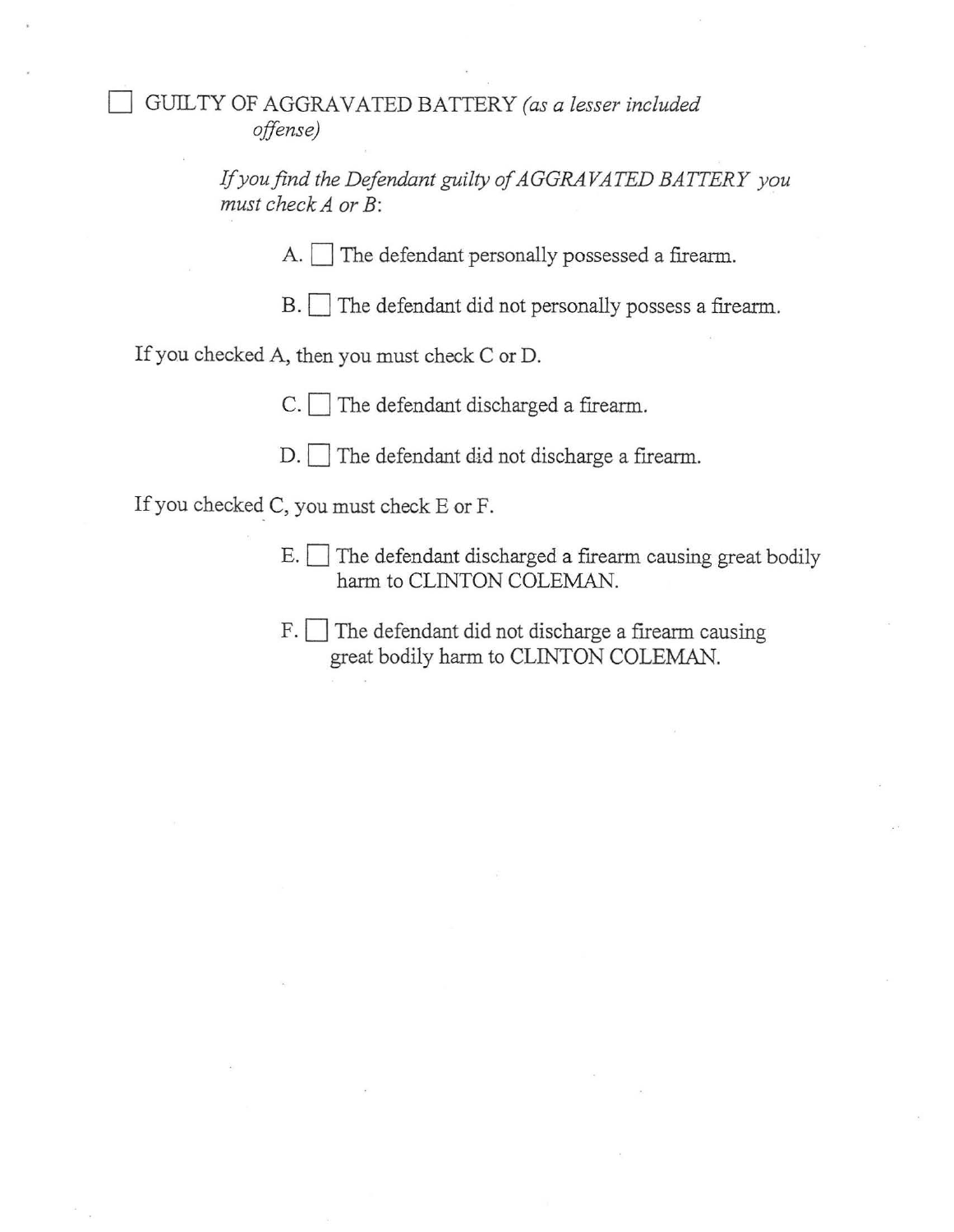0 GUlL TY OF A TrE1\.1PTED MANSLAUGHTER BY ACT *(as a lesser included offense)* 

> If you find the Defendant guilty of ATTEMPTED MANSLAUGHTER *by act you must check one of the two boxes:*

> > The Defendant personally possessed a firearm

The Defendant did not personally possessed a firearm

GUILTY OF BATTERY (as a lesser included offense)

~OTGUILTY

'L  $L$ *xxxxxxx* L, aut *rZ-C1!.* ~'"~ *0*  **Foreperson**  $\overline{\phantom{a}}$ **Print Name**  XXXXXXXXXXXXXXXXXXXX<br>Foreperson<br>XXXXXXXXXXXXXXXXXXXXXX